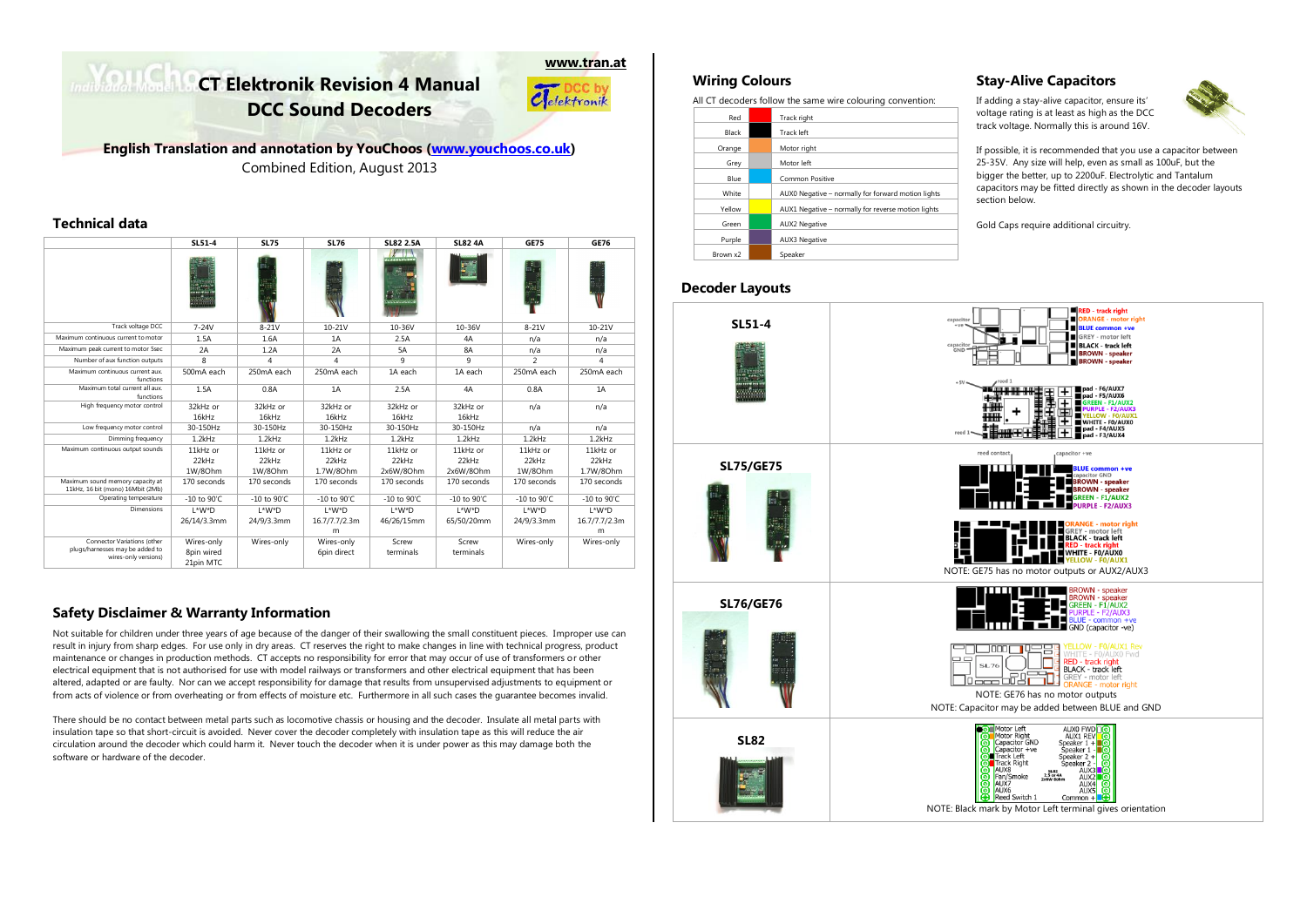# **Understanding and Calculating Binary Values**

In order to successfully understand and program some CVs, you will need a basic understanding of binary. Each CV contains what is called a *byte* of information. This is computer-speak for 8 *bits* of information, each of which can be ON or OFF. A *bit* is therefore a *toggle*, ON or OFF. A *1* represents ON and a *0* represents OFF. If you have just 1 bit, then you can have a maximum of 2 values i.e. on and off. Adding more bits means you can have more combinations, for example, 2 bits gives you 4 possible combinations: OFF+OFF; OFF+ON; ON+OFF; ON+ON, or 0,0; 0,1; 1;0; 1;1. Read this as 0,1,2,3 since computers always start at 0 instead of 1.

By convention, bits are read with the least significant to the right i.e. "bit 0" is the right-most bit. A byte, as mentioned previously has 8 bits, so bits 0 to 7, giving a possible range of 0-255 ( $2^8$  –1 being the maximum value, 256 combinations). Use the table below for reference to see what value each bit can represent.

| Bit 7 | Bit 6          | Bit 5       | Bit 4 | Bit 3 | Bit 2 | Bit 1 | Bit 0 |
|-------|----------------|-------------|-------|-------|-------|-------|-------|
| 128   | 6 <sup>d</sup> | $\sim$<br>- | ΨU    |       |       |       |       |

An example: if bit 6 is ON and bit 1 is also ON, then this is 64+2, so the value represented is 66. Simple really!

Many of the CVs in your decoder use individual bits to control different aspects, so it is useful to understand binary in order to a) work out how the decoder is currently configured, and b) to understand how to modify the CVs to change the decoder's behaviour.

#### **Hard Reset**

A *HARD RESET* is performed by setting CV1=0. This resets all CVs to factory setting, depending upon the setting of CV109. By *factory*, we mean the last project loaded into the decoder (by YouChoos, or other vender). This process will NOT wipe the sounds themselves! After a value of 0 is sent to CV1, a short beep is usually heard from the speaker – you should then remove power from the decoder, and when power is reapplied, a series of beeps is normally emitted.

#### **Speakers**

The connected speaker must have an impedance of 8Ohm. Alternatively, you can connect 2x 4Ohm speakers in parallel, which will give 8Ohm overall impedance. Any other impedance will void warranty and may cause damage to the decoder and/or speaker. SL76/GE76 is designed for speakers between 1W and 1.7W. SL82 is designed for speakers between 1W and 6W. All other decoders are designed for speakers with exactly 1W.

## **Reed Switch – Synchronising Steam Chuffs**

For use of a Reed Contact for synchronised steam chuffs, the Reed Contact 1 should be connected to the positive function output (BLUE). CV49 must have Bit 0 set (value 1). Also see CV133 for further calculation.

#### **Analog/DC Operation**

By switching CV29 Bit 2 (value 4) ON, DC/Analog operation is possible. However, only the motor control is available – no sound or function outputs are activated.



## **Reading and Writing CVs**

All CT decoders are capable of working with a DCC programming track as well as accepting new CVs values via *Programming-0n-The-Main* (POM). However, certain DCC systems are not tolerant of the levels of sensitivity required, particularly where smaller decoders are involved (SL76). In any case, any feedback (reading CVs) will require a load to the decoder such as an attached motor, or lighting, as an electrical load is used to send back information to the DCC controller.

#### **Addressing**



Decoders will normally be supplied with their DCC 'address' set to a default of 3. If you have multiple locos fitted with DCC, then you will need to change this quite soon.

Most DCC controllers provide automatic facilities to change a decoder's address, but it may be useful to understand how this works under the covers. The full range of addresses goes from 1 up to 10239, although most DCC controllers are limited to 9999 (4 digits), and some are limited to just 2, or even a single digit!

If your chosen address falls in the range from 1 to 127, then this is known as a 'short' address, and is stored in CV 1. With bit 5 (value 32) of CV 29 switched OFF, the short address is active, and the decoder will respond to commands on the address stored in CV 1.

For addresses between 128 and 10239, a formula is used to calculate and store the address in CVs 17 and 18. This is required because the largest number you can store in a single CV is restricted to 255. The long address is active when bit 5 of CV 29 is switched on.

CV 19 is used when you add your loco into a Consist. Refer to your DCC controller's manual for more information on Consisting (temporarily placing multiple locos together, such as double-heading).

# **Configuration Variables (CVs)**



The table below is a translation of the original CT Elektronik documents, plus some notes on usage and experiences by YouChoos. It is not intended to be exhaustive, particularly in those areas not utilised by YouChoos, such as LGB engines, or automatic braking systems features.

All CVs are described here, but some will not be relevant for certain decoders where a physical feature is not present. For example, the SL76 has only 4 function outputs, so any CVs relating to additional function outputs are not relevant.

Note that only CVs can be changed by the user – sound projects cannot be altered, except by a full reload using a CT SoundProg device.

| CV             | <b>Explanation</b>                                                                                                                                  | <b>Default</b> | Range     |
|----------------|-----------------------------------------------------------------------------------------------------------------------------------------------------|----------------|-----------|
| $\mathbf{1}$   | Locomotive address: For short addresses when CV29 Bit 5 is set at 0.                                                                                | 3              | $1 - 127$ |
| $\overline{2}$ | Starting voltage: Voltage to motor at speed step 1. Tune this if your motor requires a little more umph to get it going, or you may find that the   | $\overline{3}$ | $0 - 255$ |
|                | start-off sounds are not totally synchronized with the actual physical moving off of the loco.                                                      |                |           |
| 3              | Rate of acceleration - adjust to affect the <i>inertia</i> effect of speeding up. Set to 0 if you want no inertia effect - you control the speed    | $\overline{4}$ | $0 - 255$ |
|                | immediately with your controller instead.                                                                                                           |                |           |
| $\overline{4}$ | Rate of deceleration - similar to the above CV3, but for slowing down                                                                               | $\overline{4}$ | $0 - 255$ |
| 5              | Maximum speed: 0 for no artificial limit (maximum 255 has same effect as 0)                                                                         | $\mathbf{0}$   | $0 - 255$ |
| 6              | Middle speed: together with CV2 and CV5 a three-point speed curve can be set. Set CV6 = 0 to give a linear speed curve.                             | $\overline{0}$ | $0 - 255$ |
| $\overline{7}$ | Version Number - read-only                                                                                                                          | ÷              | variable  |
| 8              | Manufacturer ID: CT Elektronik=117 - read-only                                                                                                      | 117            | $0 - 255$ |
| 9              | Motor PWM: 13-63 stepless from 30-150Hz,                                                                                                            | 134            | $60 - 63$ |
|                | 141-191 16kHz for coreless and bell anchor motors                                                                                                   |                | 134-191   |
| 13             | Analog mode: Use bits 0-3 to determine which function outputs (1-4) are switched on when operating on DC.                                           | $\mathbf{0}$   | $0 - 255$ |
|                | Note that this feature is not implemented, so has no effect in reality.                                                                             |                |           |
| $17 + 18$      | Extended address: CV29 bit 5 must be set in order to use a long address. CVs 17+18 are used to specify the long address. Please refer to            | $\mathbf 0$    | 128-10240 |
|                | NMRA standards for how this value is calculated.                                                                                                    |                |           |
| 19             | Multi-Unit (Consist) address                                                                                                                        | $\Omega$       | $1 - 127$ |
| 29             | Miscellaneous configuration bits:                                                                                                                   | $\overline{2}$ | $0 - 255$ |
|                | Bit 0 (1) - Direction: OFF=normal; ON=inverted                                                                                                      |                |           |
|                | Bit 1 (2) - Speed steps: OFF=14/27; ON=28/128                                                                                                       |                |           |
|                | Bit 2 (4) - Operating mode: OFF=digital only; ON=DC and Digital. Note that only the motor can be controlled under analog/DC operation -             |                |           |
|                | not function outputs or sound will be activated.                                                                                                    |                |           |
|                | Bit $3(8)$ – not used                                                                                                                               |                |           |
|                | Bit 4 (16) - Speed curve: OFF=default speed curve using CVs 2, 5 & 6; ON=free speed curve using CVs 67-94.                                          |                |           |
|                | Bit 5 (32) - Address selection: OFF allows addresses 1-127 defined in CV1; ON allows addresses 128-10240 defined in CV17 & 18                       |                |           |
|                | Bit $6(64)$ - not used                                                                                                                              |                |           |
|                | Bit 7 (128) - not used                                                                                                                              |                |           |
| 30             | Error diagnosis: 1=motor; 2=light; 3=both short-circuit                                                                                             | $\overline{0}$ | $0 - 3$   |
| $33 - 42$      | Function mapping: according to NMRA for F0-F7, CV33-42=0. Please refer to CT extended function mapping document for more information.               |                | $0 - 255$ |
| 43-46          | Function mapping: according to NMRA for F8-F11 CV43-46=0. Please refer to CT extended function mapping document for more information.               |                | $0 - 255$ |
| 49             | Configuration bits for sound:                                                                                                                       | $\mathbf{0}$   | $0 - 255$ |
|                | CV49=0 gives 4 cylinder steam engine                                                                                                                |                |           |
|                | Bit 0 (1) - set if you use a Reed switch for wheel synchronising for steam engines - see also CV133=number of Reed Contacts - pulses per            |                |           |
|                | stroke e.g. CV133=1 means 1 stroke/pulse                                                                                                            |                |           |
|                | Bit 1 (2) - set for Diesel or Electric loco (for use with the AUTO sound slots)                                                                     |                |           |
|                | Set both Bits 0 & 1 (value 3) for diesel and electric sounds that use Sound Slots 00 to 11 (must all be filled with sounds) - this is deprecated by |                |           |
|                | the use of the AUTO sound slots (also known as Slots 1000-3000), so is not recommended.                                                             |                |           |
|                | Bit 2 (4) gives 2 cylinder steam                                                                                                                    |                |           |
|                | Bit 3 (8) gives 3 cylinder steam                                                                                                                    |                |           |
|                | NOTE: for diesel, a special value of 10 should be used to achieve smooth transitions between engine steps.                                          |                |           |
|                | Bit 4 (16) - no steam strokes during downhill/deceleration (only idle sound)                                                                        |                |           |
|                | Bit 5 (32) - evaluate the LGB pulse from F1                                                                                                         |                |           |
|                | Bit 6 (64) - play no sound between stand-still and running e.g. whistle (Slots 21-23 and Slots 24-26)                                               |                |           |
|                | Bit 7 (128) - no sound between running and stand-still e.g. brakes (Slots 27-29 and Slots 30-32)                                                    |                |           |
| 50             | EMF intensity: how strong is EMF effect: 0=no influence; 255=maximum. If you plan to use locomotives in a consist then use a lower value. This      | 255            | $0 - 255$ |
|                | reduces the effect of locos working against each other if they cannot be configured to perform equally. Combine this value with CV51 and            |                |           |
|                | CV52 to cater for different motor types - often very smooth running can be achieved by experimenting with these values, even on motors that         |                |           |
|                | are apparently jerky to begin with under DCC.                                                                                                       |                |           |
| 51             | P-Value: optimises EMF characteristics. Modify this to adapt to specific motor requirements (proportional part).                                    | 80             | $0 - 255$ |
| 52             | I-Value: optimises EMF characteristics. Modify this to adapt to specific motor requirements (integral part).                                        | 40             | $0 - 255$ |
| 53             | Special CV for programming beyond CV99 on old system PLUS decoder LOCK/UNLOCK feature                                                               | $\overline{0}$ | $0 - 255$ |
|                | For Roco Lokmaus users and any other systems which can only address CVs up to 99. Set bits 0 or 1 to address CVs over 99. Not necessary on          |                |           |
|                | most DCC systems.                                                                                                                                   |                |           |
|                | CV53=66: programming and feedback off (LOCK decoder from accidental re-programmingset to 77 to UNLOCK)                                              |                |           |
|                | CV53=77: programming and feedback on (UNLOCK decoder for programming after setting to 66 previously)                                                |                |           |
|                | CV53=1: 100+ programmed CV value                                                                                                                    |                |           |
|                | CV53=2: 200+ programmed CV value                                                                                                                    |                |           |
| 54             | PWM for function output: specifies the level of dimming applied to any function output with dimming selected via CV 57. Note that any               | 50             | $0 - 100$ |
|                | function outputs with dimming switched on have the same dimming level applied - they are not individually dimmable by different amounts.            |                |           |
|                | Useful for reducing brightness of lights, or level of smoke generator for example.                                                                  |                |           |
|                | CV54=50 means 50% power output on function.                                                                                                         |                |           |
| 55             | PWM for decoupler represents the 'holding' current for the decoupler i.e. the reduced power for holding after the uncoupling impulse. Any           | 32             | $0 - 100$ |
|                | function output defined as a decoupler (CV58) will initially get a higher-current pulse sent to that output when the function is activated,         |                |           |
|                | designed to 'kick' the magnet of a decoupler into motion, but then after a period (defined in CV56) it will be reduced to the level specified by    |                |           |
|                | this CV55 to hold it. Specified as a percentage.                                                                                                    |                |           |
| 56             | Decoupler pulse time: how long is the impulse on the decoupler with full power until it is reduced to the value defined in CV55. Time is set in     | 60             | $0 - 255$ |
|                | 0.1 second units.                                                                                                                                   |                |           |
| 57             | Dimming mask: tums dimming (level defined in CV54) on and off for each function output. Each bit represents one function output, up to 8            | 0              | $0 - 255$ |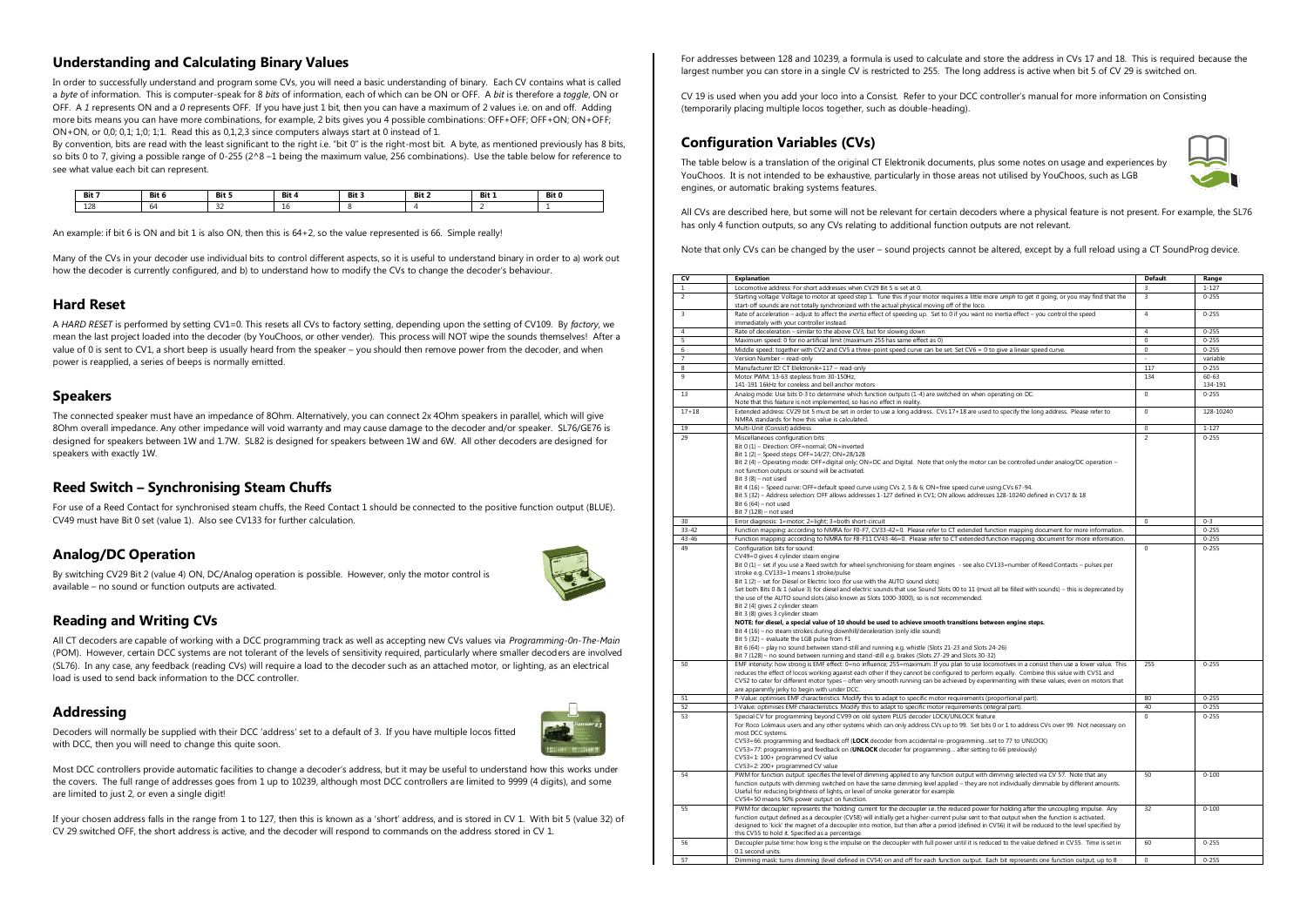|       | functions (bit 0 for white wire, bit 1 for yellow wire etc.)                                                                                                                                                                                                                                                                                                                                                                                                                                                                                                                          |                         |           |
|-------|---------------------------------------------------------------------------------------------------------------------------------------------------------------------------------------------------------------------------------------------------------------------------------------------------------------------------------------------------------------------------------------------------------------------------------------------------------------------------------------------------------------------------------------------------------------------------------------|-------------------------|-----------|
| 58    | Dimming mask for decoupler function: defines which outputs should have decoupler processing applied. Each bit represents one function                                                                                                                                                                                                                                                                                                                                                                                                                                                 | $\mathbf 0$             | $0 - 255$ |
|       | output. Any output specified here will have the effects of CV55 and 56 applied.                                                                                                                                                                                                                                                                                                                                                                                                                                                                                                       |                         |           |
| 59    | Signal controlled speed: "L" only available in ZIMO environment                                                                                                                                                                                                                                                                                                                                                                                                                                                                                                                       | 168                     | $0 - 255$ |
| 60    | Signal controlled speed: "U" only available in ZIMO environment                                                                                                                                                                                                                                                                                                                                                                                                                                                                                                                       | 84                      | $0 - 255$ |
| 61    | Signal controlled acceleration reaction time: only available in ZIMO systems                                                                                                                                                                                                                                                                                                                                                                                                                                                                                                          | 1                       | $0 - 255$ |
| 62    | Braking threshold: indicates the number of speed steps that need to be reduced within 1 second in order for the rapid braking noise to trigger                                                                                                                                                                                                                                                                                                                                                                                                                                        | 10                      | $0 - 255$ |
|       | (Sound Slots 120 to 122). If the sounds are in three parts, the middle section is played in a loop until the delay is over, or the end threshold<br>defined in CV107 is reached.                                                                                                                                                                                                                                                                                                                                                                                                      |                         |           |
| 64    | Reference voltage: EMF 100 = 20V track voltage                                                                                                                                                                                                                                                                                                                                                                                                                                                                                                                                        |                         | $0 - 255$ |
|       | Free speed curve: activated with CV29 bit 4 is set.                                                                                                                                                                                                                                                                                                                                                                                                                                                                                                                                   | 100                     | $0 - 252$ |
| 67-94 | Default values: 9, 18, 27, 36, 45, 54, 63, 72, 81, 90, 99, 108, 117, 126, 135, 144, 153, 162, 171, 180, 189, 198, 207, 216, 225, 234, 243, 252                                                                                                                                                                                                                                                                                                                                                                                                                                        |                         |           |
|       |                                                                                                                                                                                                                                                                                                                                                                                                                                                                                                                                                                                       |                         |           |
| 96    | Zimo Signal controlled speed : "FL" speed selected between F-L (or MX9 HLU) is in version 52, see CV59, 60                                                                                                                                                                                                                                                                                                                                                                                                                                                                            | 212                     | $0 - 255$ |
| 97    | Zimo Signal controlled speed : "LU" speed selected between L-U (or MX9 HLU) is in version 52, see CV59, 60                                                                                                                                                                                                                                                                                                                                                                                                                                                                            | 126                     | $0 - 255$ |
| 98    | Zimo Signal controlled speed: "U-Stop" speed selected U-Stop (or MX9 HLU) is in version 52, see CV59, 60                                                                                                                                                                                                                                                                                                                                                                                                                                                                              | 42                      | $0 - 255$ |
| 104   | End sequence braking threshold: determines at what point during deceleration the 'come to halt' sounds are triggered (slots 27-29 and slots<br>30-32). For example, if CV104 = 50 (= desired speed step *2) then the 'come to halt' sounds are triggered as the speed decreases from step 25<br>to 24. From SW Version 100, you can set CV104 = 0, which causes this sequence to be calculated automatically depending on the length of the<br>recorded sound. See also CV62 and CV107.                                                                                               | 0                       | $0 - 255$ |
| 105   | User CV: free for remembering purchase date or similar user information                                                                                                                                                                                                                                                                                                                                                                                                                                                                                                               | $\,0\,$                 | $0 - 255$ |
| 106   | User CV: free for remembering purchase date or similar user information                                                                                                                                                                                                                                                                                                                                                                                                                                                                                                               | $\overline{0}$          | $0 - 255$ |
| 107   | Rapid braking end threshold: if a rapid braking sound is defined as looping in Slots 120-122 (also see CV62 for when rapid braking sound is                                                                                                                                                                                                                                                                                                                                                                                                                                           | $\Omega$                | $0 - 255$ |
|       | triggered), it will continue to loop until the desired speed step is reached, or when the speed step defined here in CV107 is reached. This gives<br>the possibility to stop the rapid braking sound below a certain speed. CV107=50 (= desired speed step *2) stops the rapid braking sound<br>below speed step 25. Applies to SW Version 40 onwards.                                                                                                                                                                                                                                |                         |           |
| 108   | Bitmask for endless manual sound: ONLY operational when CV49 bit 5 is set. For use with LGB pulse chains.<br>Bit 0 for sound 1: bit 1 for sound 2 etc.                                                                                                                                                                                                                                                                                                                                                                                                                                | $\Omega$                | $0 - 255$ |
| 109   | Selection of CV set: bit 0=0 gives CV set 1; bit 0=1 gives CV set 2. Can be used for various purposes - CV set for home layout + CV set for club                                                                                                                                                                                                                                                                                                                                                                                                                                      | $\pmb{0}$               | $0 - 1$   |
| 110   | layout for example. Hard reset will only affect the currently selected CV set. CV109 will be unchanged by a hard reset<br>Load-dependent sound variation: set to 0 to give no load-dependent variation; then a range from 1 (high dependency) to 15 (low dependency<br>on load). If configured carefully, this feature can be used to detect a heavy train, or uphill climbs and cause the sound (chuffs for steam) to use                                                                                                                                                            | $\overline{a}$          | $1 - 15$  |
|       | the 'acceleration' sounds under that load. However, beware - using an excessive value here will cause the train to produce unnecessarily loud<br>chuffs at unwanted time e.g. travelling around a curve.                                                                                                                                                                                                                                                                                                                                                                              |                         |           |
| 111   | Intensity of acknowledgement pulse (ACK): improves the programming capability, 128 is approx 50% of max acknowledgement pulse (motor<br>dependent) 200 = normal.                                                                                                                                                                                                                                                                                                                                                                                                                      | 255                     | $0 - 255$ |
| 112   | Random sounds at standstill: chooses which sounds may occur randomly while idling. Set to 0 for no random sounds at standstill or set bits 0-<br>7 to control which sounds are included in random play (Effects 1-8). See also CV131. It is not possible to specify sounds 9-16 for random play.                                                                                                                                                                                                                                                                                      | 255                     | $0 - 255$ |
| 113   | Random sounds during motion: chooses which sounds may occur randomly while the loco is moving. Set to 0 for no random sounds while<br>moving or set bits 0-7 to control which sounds are included in random play (Effects 1-8). See also CV131. It is not possible to specify sounds<br>9-16 for random play.                                                                                                                                                                                                                                                                         | 255                     | $0 - 255$ |
| 114   | PWM for effects - some of the lighting effects pulse between a high point and a low point. This CV specifies the level of the low point in those<br>cycles. See also CV154 to 161.                                                                                                                                                                                                                                                                                                                                                                                                    | $\mathbf 0$             | $0 - 100$ |
| 115   | Cycle time for flashing light effects, as specified by CV154-161                                                                                                                                                                                                                                                                                                                                                                                                                                                                                                                      | $^{\circ}$              | $0 - 255$ |
| 116   | Shunting function (yard mode) configuration (shunting mode may be switched on/off via appropriate function mapping - see CT extended                                                                                                                                                                                                                                                                                                                                                                                                                                                  | $^{\circ}$              | $0 - 255$ |
|       | Bit 0 (1) - effects of CV3 and CV4 are disabled when shunting mode activated<br>Bit 1 (2) - maximum speed is halved<br>Bit 2 (4) - reverse is 65% of maximum speed (regardless of shunting mode) - applies from SW Version 40 or later<br>Bit 3 (8) - brakes with diode 4:1 is active - see also CV 162<br>Bit 4 (16) - brakes without diode<br>Bit 5 (32) - not used, must always be 0<br>Bit 6 (64) - means that the "Rangierfunktion" acts as a command button that is, that the automatic train control system (brake or diode and<br>HLU) - (equivalent to the MAN key = manual) |                         |           |
| 117   | Bit 7 (128) - short burst of idling, returning to normal speed<br>Defines the Function key that causes the Low-Beam dimming effect to be applied.                                                                                                                                                                                                                                                                                                                                                                                                                                     | $\mathbf 0$             | $1 - 12$  |
| 118   | 1=F1, 2=F2  12=F12. See also CV118, 119 and 120.<br>Mask to specify which function outputs have Low-Beam dimming applied when activated by the function key specified in CV 117. Each bit                                                                                                                                                                                                                                                                                                                                                                                             | $\Omega$                | $0 - 255$ |
|       | represents 1 function output (0-7). 1 = white wire, 2 = yellow wire, 4 = green wire, 8 = purple wire, 16 = 5 <sup>th</sup> output, 32 = 6 <sup>th</sup> output, 64 = 7 <sup>th</sup><br>output, $128 = 8th$ output                                                                                                                                                                                                                                                                                                                                                                    |                         |           |
| 119   | PWM dimming level for Low-Beam dimming as defined by CV117 and CV118. A value of 50 = approximately 50% of full brightness, 100 =                                                                                                                                                                                                                                                                                                                                                                                                                                                     | $\Omega$                | $0 - 100$ |
| 120   | 100% i.e. no dimming. 0 also means no dimming.<br>Cycle duration of how long the Low-Beam dimming will last - see CVs 117, 118 and 119.                                                                                                                                                                                                                                                                                                                                                                                                                                               | $\mathbf 0$             | $0 - 255$ |
|       |                                                                                                                                                                                                                                                                                                                                                                                                                                                                                                                                                                                       |                         |           |
| 121   | Volume for main sound on. Values depend upon software version:<br>Old versions have range 0-3 only (0 gives no sound, 3 gives maximum volume).<br>Newer versions have range 0-63 (63 being maximum).<br>Expect that future versions may range from 0-255.                                                                                                                                                                                                                                                                                                                             | 63                      | $0 - 63$  |
| 122   | Volume & Repetitions for sound effect 1 (Slots 37-41): bits 0-1 specify volume; bits 2-4 for number of repetitions of middle sound (Slot 39); bits<br>5-7 define number of repetitions of sound effect overall. If the 'Alternate' sounds are activated, this applies to sound effect 9 instead (Slots 77-<br>81)                                                                                                                                                                                                                                                                     | $\overline{3}$          | $0 - 255$ |
| 123   | Volume & Repetitions for sound effect 2 (Slots 42-46): bits 0-1 specify volume; bits 2-4 for number of repetitions of middle sound (Slot 44); bits<br>5-7 define number of repetitions of sound effect overall. If the 'Alternate' sounds are activated, this applies to sound effect 10 instead (Slots<br>$82 - 86$                                                                                                                                                                                                                                                                  | 3                       | $0 - 255$ |
| 124   | Volume & Repetitions for sound effect 3 (Slots 47-51): bits 0-1 specify volume; bits 2-4 for number of repetitions of middle sound (Slot 48); bits<br>5-7 define number of repetitions of sound effect overall. If the 'Alternate' sounds are activated, this applies to sound effect 11 instead (Slots<br>$87 - 91$                                                                                                                                                                                                                                                                  | 3                       | $0 - 255$ |
| 125   | Volume & Repetitions for sound effect 4 (Slots 52-56): bits 0-1 specify volume; bits 2-4 for number of repetitions of middle sound (Slot 54); bits<br>5-7 define number of repetitions of sound effect overall. If the 'Alternate' sounds are activated, this applies to sound effect 12 instead (Slots<br>$92 - 96$                                                                                                                                                                                                                                                                  | 3                       | $0 - 255$ |
| 126   | Volume & Repetitions for sound effect 5 (Slots 57-61): bits 0-1 specify volume; bits 2-4 for number of repetitions of middle sound (Slot 59); bits<br>5-7 define number of repetitions of sound effect overall. If the 'Alternate' sounds are activated, this applies to sound effect 13 instead (Slots<br>97-101)                                                                                                                                                                                                                                                                    | 3                       | $0 - 255$ |
| 127   | Volume & Repetitions for sound effect 6 (Slots 62-66): bits 0-1 specify volume; bits 2-4 for number of repetitions of middle sound (Slot 64); bits<br>5-7 define number of repetitions of sound effect overall. If the 'Alternate' sounds are activated, this applies to sound effect 14 instead (Slots<br>$102 - 106$                                                                                                                                                                                                                                                                | $\overline{\mathbf{3}}$ | $0 - 255$ |
| 128   | Volume & Repetitions for sound effect 7 (Slots 67-71): bits 0-1 specify volume; bits 2-4 for number of repetitions of middle sound (Slot 69); bits<br>5-7 define number of repetitions of sound effect overall. If the 'Alternate' sounds are activated, this applies to sound effect 15 instead (Slots<br>$107 - 111$                                                                                                                                                                                                                                                                | 3                       | $0 - 255$ |
| 129   | From SW version 40 onwards CV 129 has this meaning:<br>Volume & Repetitions for sound effect 8 (Slots 72-76): bits 0-1 specify volume; bits 2-4 for number of repetitions of middle sound (Slot 74); bits<br>5-7 define number of repetitions of sound effect overall. If the 'Alternate' sounds are activated, this applies to sound effect 16 instead (Slots<br>$112 - 116$                                                                                                                                                                                                         | 3                       | $0 - 255$ |
|       | Note that it is not possible to individually control the volume or looping of sound effects 9-16 (Slots 77-116) - they take on the settings for the<br>equivalent effect in sounds 1-8.                                                                                                                                                                                                                                                                                                                                                                                               |                         |           |

|         | Prior to SW version 40, CV 129 had the following meaning:<br>Strong time when the sound after acceleration is being strongly reduced (0.5 second units), valid for sounds in Slots 0-3 (this has moved to CV                                                                                                                                                                                                                                                                                                                                                                                                                                                                                                                                                                                                                                                                                                                                                                                                                                                    |                     |           |
|---------|-----------------------------------------------------------------------------------------------------------------------------------------------------------------------------------------------------------------------------------------------------------------------------------------------------------------------------------------------------------------------------------------------------------------------------------------------------------------------------------------------------------------------------------------------------------------------------------------------------------------------------------------------------------------------------------------------------------------------------------------------------------------------------------------------------------------------------------------------------------------------------------------------------------------------------------------------------------------------------------------------------------------------------------------------------------------|---------------------|-----------|
|         | 146 from SW Version 40 onwards)                                                                                                                                                                                                                                                                                                                                                                                                                                                                                                                                                                                                                                                                                                                                                                                                                                                                                                                                                                                                                                 |                     |           |
| 130     | Weak time - how long the deceleration chuffs (Slots 8-11)) should continue for after reducing speed (0.5 second units).                                                                                                                                                                                                                                                                                                                                                                                                                                                                                                                                                                                                                                                                                                                                                                                                                                                                                                                                         | $\overline{4}$      | $0 - 255$ |
| 131     | Random time: minimum time between 2 random sounds (0.5 second units)                                                                                                                                                                                                                                                                                                                                                                                                                                                                                                                                                                                                                                                                                                                                                                                                                                                                                                                                                                                            | 20                  | $0 - 255$ |
| 132     | Stroke speed at full speed: Time between 2 strokes/chuffs at full speed                                                                                                                                                                                                                                                                                                                                                                                                                                                                                                                                                                                                                                                                                                                                                                                                                                                                                                                                                                                         | 100                 | $0 - 255$ |
| 133     | Stroke speed at Step 1 (LOW byte): time between two steam strokes at speed step 1 in seconds.<br>This can be a large number, so is defined using 2 CVs (133 and 134 with the LOW byte in CV133 and HIGH byte in CV134).<br>Calculated via the formula: K = 1476 / time (1476 is a constant always used for this calculation by the decoder)<br>Example 1: K=153 gives approximately 9.6 sec between chuffs<br>Example 2: if 20 seconds wanted between chuffs, so K = 1476 / 20 = 73.8 rounded to 74 gives CV133 = 74, CV134 = 0<br>Example 3: if 3 seconds wanted between chuffs, so K = 1476 / 3 = 492. Since K > 256 we need to use 2 bytes, so split low byte and high byte:<br>492 / 256 = 1.927875 thus CV134 = 1 (rounded down), CV133 = remainder i.e. 492 - (256 * 1) = 236                                                                                                                                                                                                                                                                             | 153                 | $0 - 255$ |
| 134     | Stroke speed at Step 1 (HIGH byte): time between two steam strokes at speed step 1 in seconds - see also CV133.                                                                                                                                                                                                                                                                                                                                                                                                                                                                                                                                                                                                                                                                                                                                                                                                                                                                                                                                                 | $\Omega$            | $0 - 255$ |
| 135     | Frequency min: reduces the pitch of chuffs or engine sounds at lower speed steps. 128 is default pitch (sounds played as originally recorded).                                                                                                                                                                                                                                                                                                                                                                                                                                                                                                                                                                                                                                                                                                                                                                                                                                                                                                                  | 128                 | $0 - 255$ |
|         | Use this CV along with CV136 to define how engine pitch or chuff pitch increases with the speed of the loco.                                                                                                                                                                                                                                                                                                                                                                                                                                                                                                                                                                                                                                                                                                                                                                                                                                                                                                                                                    |                     |           |
| 136     | Frequency max increases the pitch of chuffs or engine sounds at higher speed steps. 128 is default pitch (sounds played as originally<br>recorded).                                                                                                                                                                                                                                                                                                                                                                                                                                                                                                                                                                                                                                                                                                                                                                                                                                                                                                             | 128                 | $0 - 255$ |
| 137     | Special CV<br>Bit 0 (1) - OFF = 8 functions, ON = 14 functions (MAN-bit) refers to F0-F12, btw CV33-CV46 free assignment.<br>Bit 1 (2) - 7IMO train number impulse on / off<br>Bit 2 (4) - strong / normal / weak switched with F1, effective only when CV110 is active, and dimmable via CV54<br>Bit 3 (8) - strong / normal / weak switched with F2, effective only when CV110 is active, and dimmable via CV54CV137 Bit 4 (16) - ZIMO speed<br>contrl - dependent train control $0 = \text{off } 1 = \text{on}$<br>Bit 5 (32) - Start sequence (Sound Slots 21-23) is played before motor starts to spin - useful for diesel engines in particular as a rev-up sound<br>before physically setting off<br>Bit 6 (64) - Set ON if you want to control additional functions using F4 - press twice for F5, 3x for F6, 4x for F7 (useful if your controller does<br>not have access to many functions directly)                                                                                                                                                  | $\Omega$            | $0 - 255$ |
|         | Bit 7 (128) - 32kHz frequency motor control from software version 41, factory Bit7 = 0 16kHz                                                                                                                                                                                                                                                                                                                                                                                                                                                                                                                                                                                                                                                                                                                                                                                                                                                                                                                                                                    |                     |           |
| 138     | Break time (HLU): break delay for HLU section (for ZIMO systems only)                                                                                                                                                                                                                                                                                                                                                                                                                                                                                                                                                                                                                                                                                                                                                                                                                                                                                                                                                                                           | 3                   | $0 - 255$ |
| 139     | Short-circuit threshold 1: direct cut-off at overload of function outputs                                                                                                                                                                                                                                                                                                                                                                                                                                                                                                                                                                                                                                                                                                                                                                                                                                                                                                                                                                                       | 15                  | $0 - 255$ |
| 140     | Short-circuit threshold 2: fast cut-off at overload of function outputs                                                                                                                                                                                                                                                                                                                                                                                                                                                                                                                                                                                                                                                                                                                                                                                                                                                                                                                                                                                         | 12                  | $0 - 255$ |
| 141     | Short-circuit threshold 3: slow cut-off at overload of function outputs                                                                                                                                                                                                                                                                                                                                                                                                                                                                                                                                                                                                                                                                                                                                                                                                                                                                                                                                                                                         | 10                  | $0 - 255$ |
| 142     | Short-circuit threshold 1: direct cut-off at overload of motor output                                                                                                                                                                                                                                                                                                                                                                                                                                                                                                                                                                                                                                                                                                                                                                                                                                                                                                                                                                                           | 90                  | $0 - 255$ |
| 143     | Short-circuit threshold 2: fast cut-off at overload of motor output                                                                                                                                                                                                                                                                                                                                                                                                                                                                                                                                                                                                                                                                                                                                                                                                                                                                                                                                                                                             | 80                  | $0 - 255$ |
| 144     | Short-circuit threshold 3: slow cut-off at overload of motor output                                                                                                                                                                                                                                                                                                                                                                                                                                                                                                                                                                                                                                                                                                                                                                                                                                                                                                                                                                                             | 70                  | $0 - 255$ |
| 145     | Activation of sound looping - if the corresponding sound function is activated, it will first play its 1 <sup>st</sup> and 2 <sup>nd</sup> Slots. After that, Slot 3 is repeated                                                                                                                                                                                                                                                                                                                                                                                                                                                                                                                                                                                                                                                                                                                                                                                                                                                                                | $\Omega$            | $0 - 255$ |
|         | until the feature is tumed off. After requesting off, it plays closing 4 <sup>th</sup> and 5 <sup>th</sup> Slots.<br>Bit 0 (1) - for looping of Sound 1 (Slots 37-41)<br>Bit 1 (2) - for looping of Sound 2 (Slots 42-46)<br>Bit 2 (4) - for looping of Sound 3 (Slots 47-51)<br>Bit 3 (8) - for looping of Sound 4 (Slots 52-56)<br>Bit 4 (16) - for looping of Sound 5 (Slots 57-61)<br>Bit 5 (32) - for looping of Sound 6 (Slots 62-66)<br>Bit 6 (64) - for looping of Sound 7 (Slots 67-71)<br>Looping for Sound effects 8-16 cannot be configured - they are not looping.                                                                                                                                                                                                                                                                                                                                                                                                                                                                                 |                     |           |
| 146     | From SW Version 40 onwards, CV146 has the following meaning (used to be in CV129):                                                                                                                                                                                                                                                                                                                                                                                                                                                                                                                                                                                                                                                                                                                                                                                                                                                                                                                                                                              | 12                  | $0 - 255$ |
|         | Strong time: time that the acceleration chuffs sounds (Slots 0-3) continue after strong acceleration (0.5 seconds units).<br>OLD: SW Version 39 and earlier CV146 had this meaning:<br>CV146 = 1 means: Z3 (switching function) is connected with F7, 0 means inactive Z3<br>CV146 = 2 means: Z4 (switching function) is switched with F8, 0 means inactive Z4<br>CV146 = 4 means: Sound3 is connected with F7, 0 means inactive Sound3<br>CV146 = 8 means: Sound4 is connected with F8, 0 means inactive Sound4<br>CV146 = 16 means: Z5 (switching function) is switched with F9, 0 means inactive Z5<br>CV146 = 32 means Z6 (switching function) is switched with F10, 0 means inactive Z6<br>CV146 = 64 means: Sound5 is connected with F9, 0 means inactive Sound5<br>CV146 = 128 means: Sound6 is connected with F10, 0 means inactive Sound6                                                                                                                                                                                                              |                     |           |
| 147     | Discharge of the coupling: a kickback effect causing the locomotive to run backwards slightly - a tiny jerk of the motor to achieve uncoupling.                                                                                                                                                                                                                                                                                                                                                                                                                                                                                                                                                                                                                                                                                                                                                                                                                                                                                                                 | 20                  | $0 - 126$ |
| 148     | Away from wagons: speed when driving away from wagons, locomotive runs in the current direction, 126 = max. Speed under. Take into<br>account the time set in CV3.                                                                                                                                                                                                                                                                                                                                                                                                                                                                                                                                                                                                                                                                                                                                                                                                                                                                                              | 50                  | $0 - 126$ |
| 149     | Discharge time: the time for the unit pushed back. $0.1$ seconds, $10 = 1$ seconds                                                                                                                                                                                                                                                                                                                                                                                                                                                                                                                                                                                                                                                                                                                                                                                                                                                                                                                                                                              | 10                  | $0 - 255$ |
| 150     | Drive away: the time for driving away unit $0.1$ seconds, $30 = 3$ seconds                                                                                                                                                                                                                                                                                                                                                                                                                                                                                                                                                                                                                                                                                                                                                                                                                                                                                                                                                                                      | 30                  | $0 - 255$ |
| 151     | Selection of automatic disconnection: $0 =$ off, $1 =$ F1 $2 =$ F2 $3 =$ F3, $4 =$ F4, etc.                                                                                                                                                                                                                                                                                                                                                                                                                                                                                                                                                                                                                                                                                                                                                                                                                                                                                                                                                                     | 0                   | $1 - 12$  |
| 152     | Uncoupling mask forwards: Select the function to be used, $4 = F2$ , $8 = F3$ , $16 = F4$ , $32 = F5$ , $64 = F6$ $128 = F7$                                                                                                                                                                                                                                                                                                                                                                                                                                                                                                                                                                                                                                                                                                                                                                                                                                                                                                                                    | 8                   | $0 - 255$ |
| 153     | Uncoupling mask backwards: Select the function to be used, $4 = F2$ , $8 = F3$ , $16 = F4$ , $32 = F5$ , $64 = F6$ $128 = F7$                                                                                                                                                                                                                                                                                                                                                                                                                                                                                                                                                                                                                                                                                                                                                                                                                                                                                                                                   | 8                   | $0 - 255$ |
| 154     | Lighting effect for front light (output 0 white wire):<br>0 - No effect<br>1 - Flashing<br>2 - Flash-pull<br>3 - Single pulse strobe<br>4 - Double Flashing strobe<br>5 - Headlight (brightness between maximum and PWM value in CV 114)<br>6 - Ditch light left (brightness between maximum and PWM value in CV 114)<br>7 - Ditch light right (brightness between maximum and PWM value in the CV 114)<br>8 - Rotary beacon (brightness between maximum and PWM value in the CV 114)<br>9 - Gyralite (brightness between maximum and PWM value in the CV 114) - can also be used for firebox glow<br>10 - Mars light<br>11 - Soft-start<br>12 - Brake sparks (short flash activated only when the loco comes to a stop)<br>For output when forward only, add 64 to the above value e.g. $1 + 64 = 65$ flashing on Forward only.<br>For output when in reverse only, add 128 to the above value e.g. $1 + 128 = 129$ flashing on Reverse only.<br>If neither 64 nor 128 is added, it is assumed that the effect should be active for both forwards and reverse. | $\Omega$            | $0 - 255$ |
|         | CVs 155 -161 provide the same effects for each of the other function outputs.                                                                                                                                                                                                                                                                                                                                                                                                                                                                                                                                                                                                                                                                                                                                                                                                                                                                                                                                                                                   |                     |           |
| 155     | Lighting effect for function output 1 (yellow wire) - see CV154                                                                                                                                                                                                                                                                                                                                                                                                                                                                                                                                                                                                                                                                                                                                                                                                                                                                                                                                                                                                 | $\Omega$            | $0 - 255$ |
| 156     | Lighting effect for function output 2 (green wire) - see CV154                                                                                                                                                                                                                                                                                                                                                                                                                                                                                                                                                                                                                                                                                                                                                                                                                                                                                                                                                                                                  | $\bf 0$             | $0 - 255$ |
| 157     | Lighting effect for function output 3 (purple wire) - see CV154                                                                                                                                                                                                                                                                                                                                                                                                                                                                                                                                                                                                                                                                                                                                                                                                                                                                                                                                                                                                 | $\mathsf{O}\xspace$ | $0 - 255$ |
| 158     | Lighting effect for function output 4 (solder pad) - see CV154                                                                                                                                                                                                                                                                                                                                                                                                                                                                                                                                                                                                                                                                                                                                                                                                                                                                                                                                                                                                  | 0                   | $0 - 255$ |
| 159     | Lighting effect for function output 5 (solder pad) - see CV154                                                                                                                                                                                                                                                                                                                                                                                                                                                                                                                                                                                                                                                                                                                                                                                                                                                                                                                                                                                                  | 0                   | $0 - 255$ |
| 160     | Lighting effect for function output 6 (solder pad) - see CV154                                                                                                                                                                                                                                                                                                                                                                                                                                                                                                                                                                                                                                                                                                                                                                                                                                                                                                                                                                                                  | 0                   | $0 - 255$ |
| 161     | Lighting effect for function output 7 (solder pad) - see CV154                                                                                                                                                                                                                                                                                                                                                                                                                                                                                                                                                                                                                                                                                                                                                                                                                                                                                                                                                                                                  | $\mathbf 0$         | $0 - 255$ |
| 162     | Sensitivity of the diode voltage: see also CV116. Value of 10-20 is generally well tolerated, the smaller the value the more sensitive                                                                                                                                                                                                                                                                                                                                                                                                                                                                                                                                                                                                                                                                                                                                                                                                                                                                                                                          | 10                  | $0 - 255$ |
| 163-176 | Extended function mapping: Please refer to CT extended function mapping document for more information                                                                                                                                                                                                                                                                                                                                                                                                                                                                                                                                                                                                                                                                                                                                                                                                                                                                                                                                                           | $^{\circ}$          | $0 - 255$ |
| 177     | Trigger for rapid acceleration: indicates the number of speed levels that must be attained within any 100 msec period in order to trigger the                                                                                                                                                                                                                                                                                                                                                                                                                                                                                                                                                                                                                                                                                                                                                                                                                                                                                                                   | $\mathbf 0$         | $0 - 252$ |